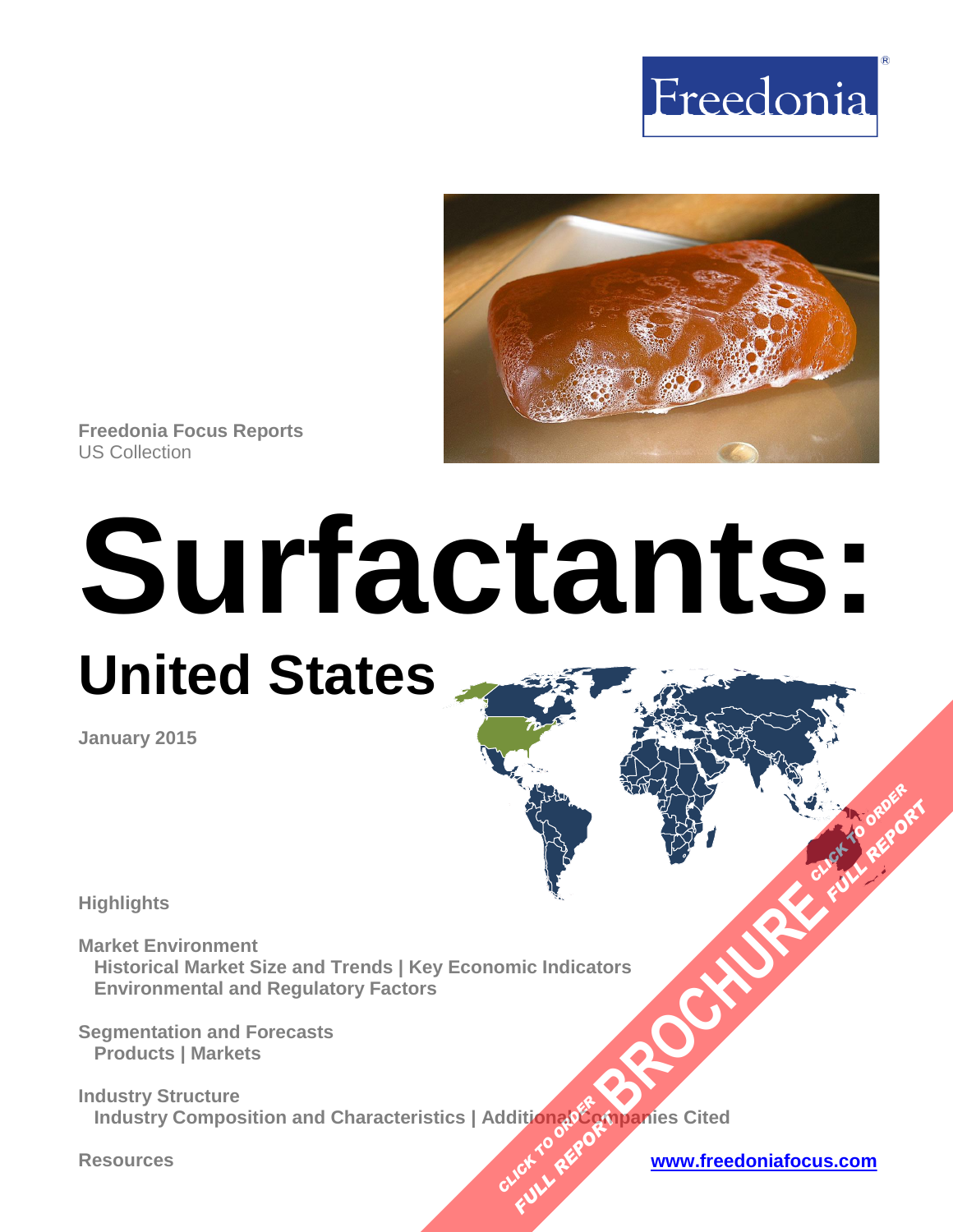#### <span id="page-1-0"></span>ABOUT THIS REPORT

#### Scope & Method

This report forecasts US surfactant demand in pounds to 2018. Total demand is segmented by product in terms of:

- anionic
- nonionic
- cationic
- other surfactants such as amphoteric surfactants, silicone, and fluorosurfactants.

For the purposes of this report, demand figures represent surfactants sold to end users and surfactants produced for captive applications.

Total demand is also segmented by market as follows:

- industrial
- cleaning products
- personal care products.

To illustrate historical trends, total demand is provided in an annual series from 2003 to 2013; the various segments are reported at five-year intervals for 2008 and 2013. Forecasts are developed via the identification and analysis of pertinent statistical relationships and other historical trends/events as well as their expected progression/impact over the forecast period. Changes in quantities between reported years of a given total or segment are typically provided in terms of five-year compound annual growth rates (CAGRs). For the sake of brevity, forecasts are generally stated in smoothed CAGR-based descriptions to the forecast year, such as "demand is projected to rise 3.2% annually through 2018." The result of any particular year over that period, however, may exhibit volatility and depart from a smoothed, long-term trend, as historical data typically illustrate.

Key macroeconomic indicators are also provided at five-year intervals with CAGRs for the years corresponding to other reported figures. Other various topics, including profiles of pertinent leading suppliers, are covered in this report. A full outline of report items by page is available in the [Table of Contents.](#page-3-0)

### Sources

*Surfactants: United States* (FF35097) is based on *[Surfactants](http://www.freedoniagroup.com/DocumentDetails.aspx?ReferrerId=FL-FOCUS&studyid=3247)*, a comprehensive industry study published by The Freedonia Group in January 2015. Reported findings represent the synthesis and analysis of data from various primary, secondary,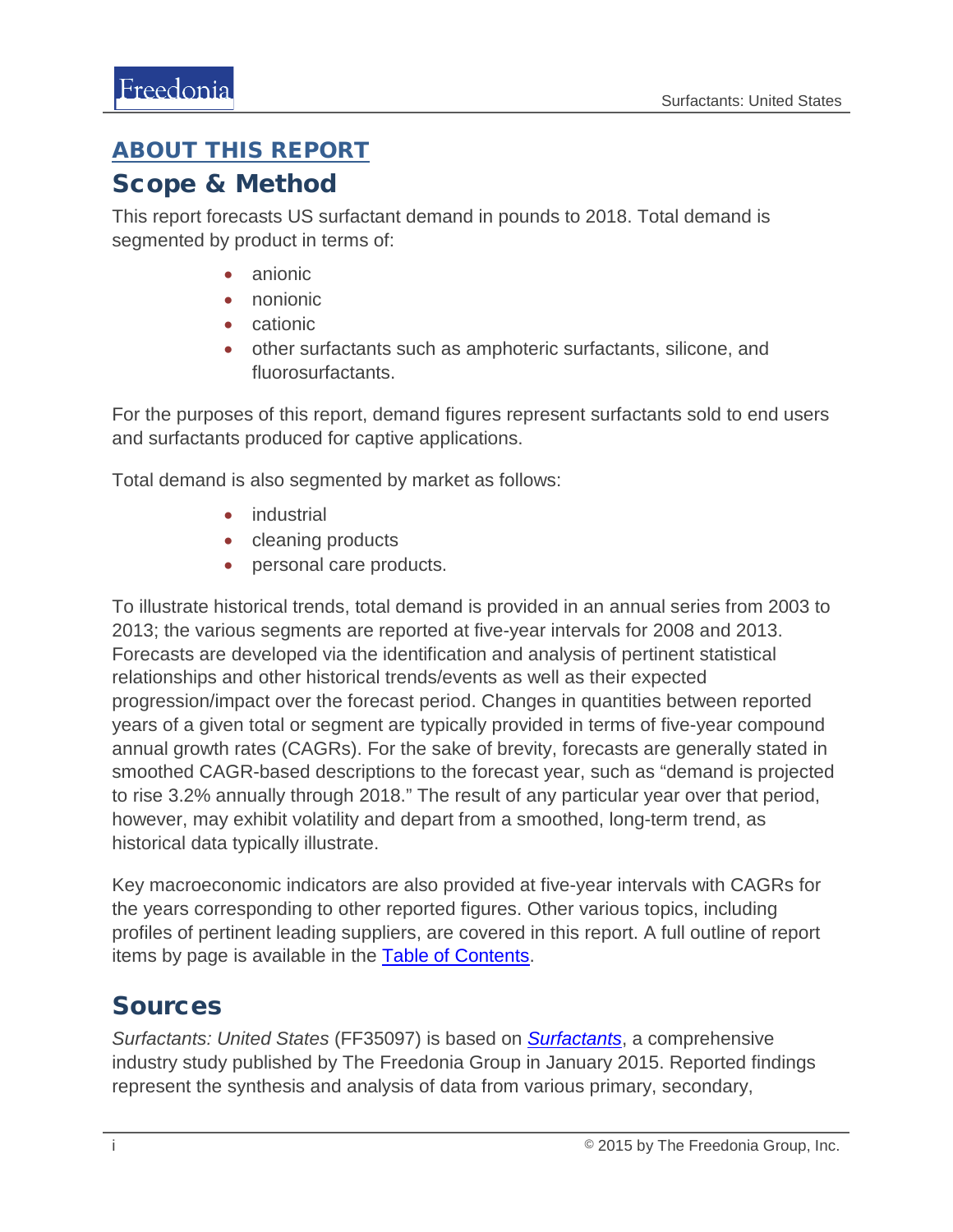macroeconomic, and demographic sources including:

- firms participating in the industry, and their suppliers and customers
- government/public agencies
- national, regional, and international non-governmental organizations
- trade associations and their publications
- the business and trade press
- The Freedonia Group Consensus Forecasts dated August 2014
- the findings of other industry studies by The Freedonia Group.

Specific sources and additional resources are listed in the **Resources** section of this publication for reference and to facilitate further research.

#### Industry Codes

The topic of this report is related to the following industry codes:

| <b>NAICS/SCIAN 2007</b>                       |                          | <b>SIC</b>                     |                       |
|-----------------------------------------------|--------------------------|--------------------------------|-----------------------|
| North American Industry Classification System |                          | <b>Standard Industry Codes</b> |                       |
| 325613                                        | Surface Active Agent Mfg | 2843                           | Surface Active Agents |

### Copyright & Licensing

The full report is protected by copyright laws of the United States of America and international treaties. The entire contents of the publication are copyrighted by The Freedonia Group, Inc.